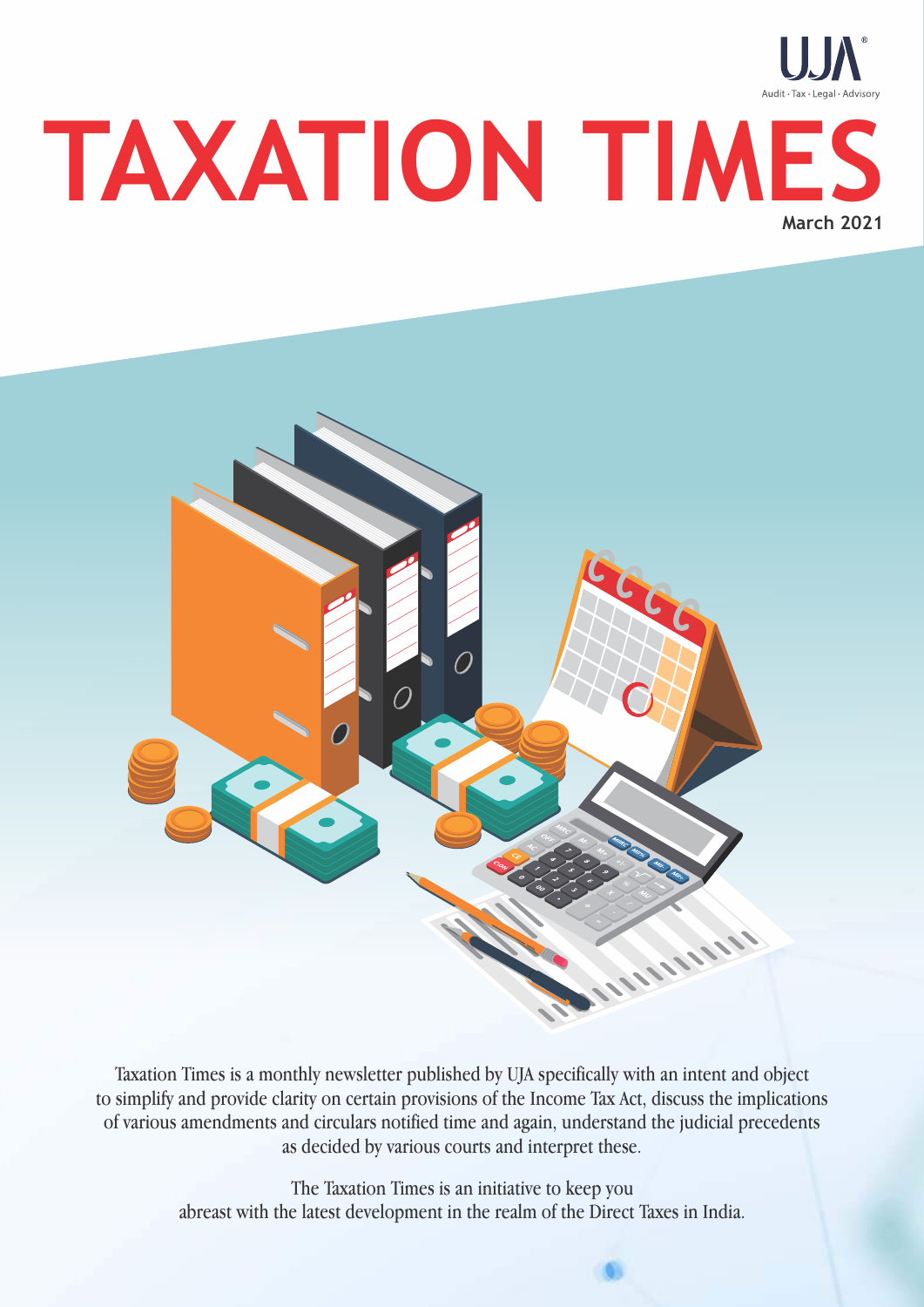

# Contents

| Introduction                         | $\log 1$        |
|--------------------------------------|-----------------|
| Article                              | Pg2             |
| <b>Case Laws</b>                     | Pg <sub>5</sub> |
| Did You Know?                        | Pg 8            |
| <b>Notifications &amp; Circulars</b> | $\log 9$        |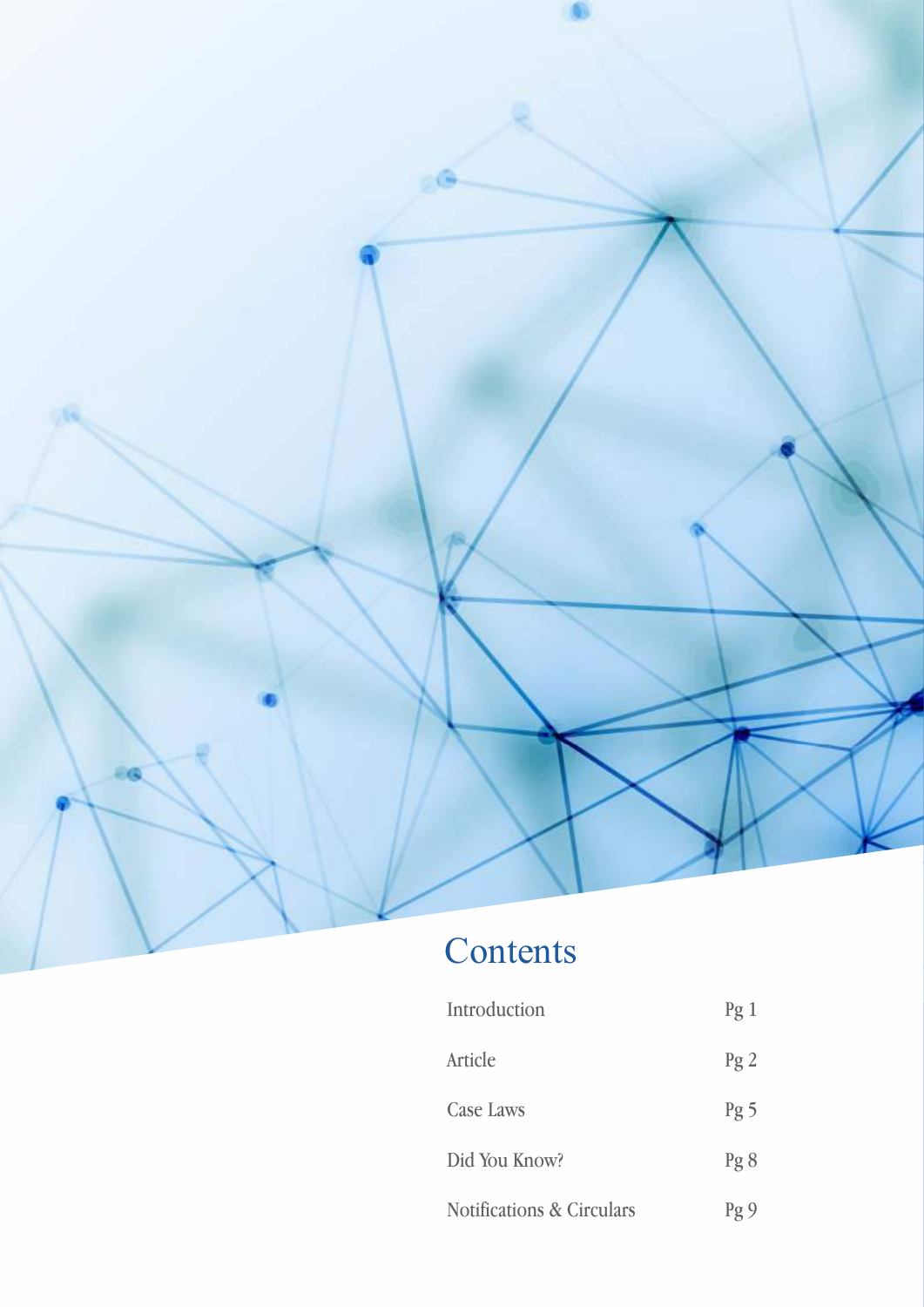

By February 2021, India's economy had fully opened up & Covid – 19 had become a thing of the past. However, suddenly India witnessed a surge in cases – a second wave in which infections were spreading more quickly than the previous wave last year. If the situation doesn't improve and the authorities impose another lockdown, the economy will be hurt. The only way to save the economy is to expedite the vaccination drive to ensure that maximum people get vaccinated at the earliest to curb the spread of the virus menace.

Coming back to this month's Taxation Times, here's what this edition has in store:

- The Finance Bill 2021 (FB 2021) got the Presidential assent in March 2021. One of the amendments  $\geq$ which was proposed by the FB 2021 was exclusion of 'goodwill' from the definition of intangible assets & no depreciation on the same. More about this amendment in the article.
- $\geq$ Some interesting judicial decisions from the Tribunals.
- Circulars & Notifications issued by the government during March 2021. ⋗
- Did You Know Series encompassing tax happenings in March 2021. ⋗

Incase you have any feedback or need us to include any information to make this issue more informative, please feel free to write to us at info@uja.in

Happy Reading!

Best Regards, UJA Tax Team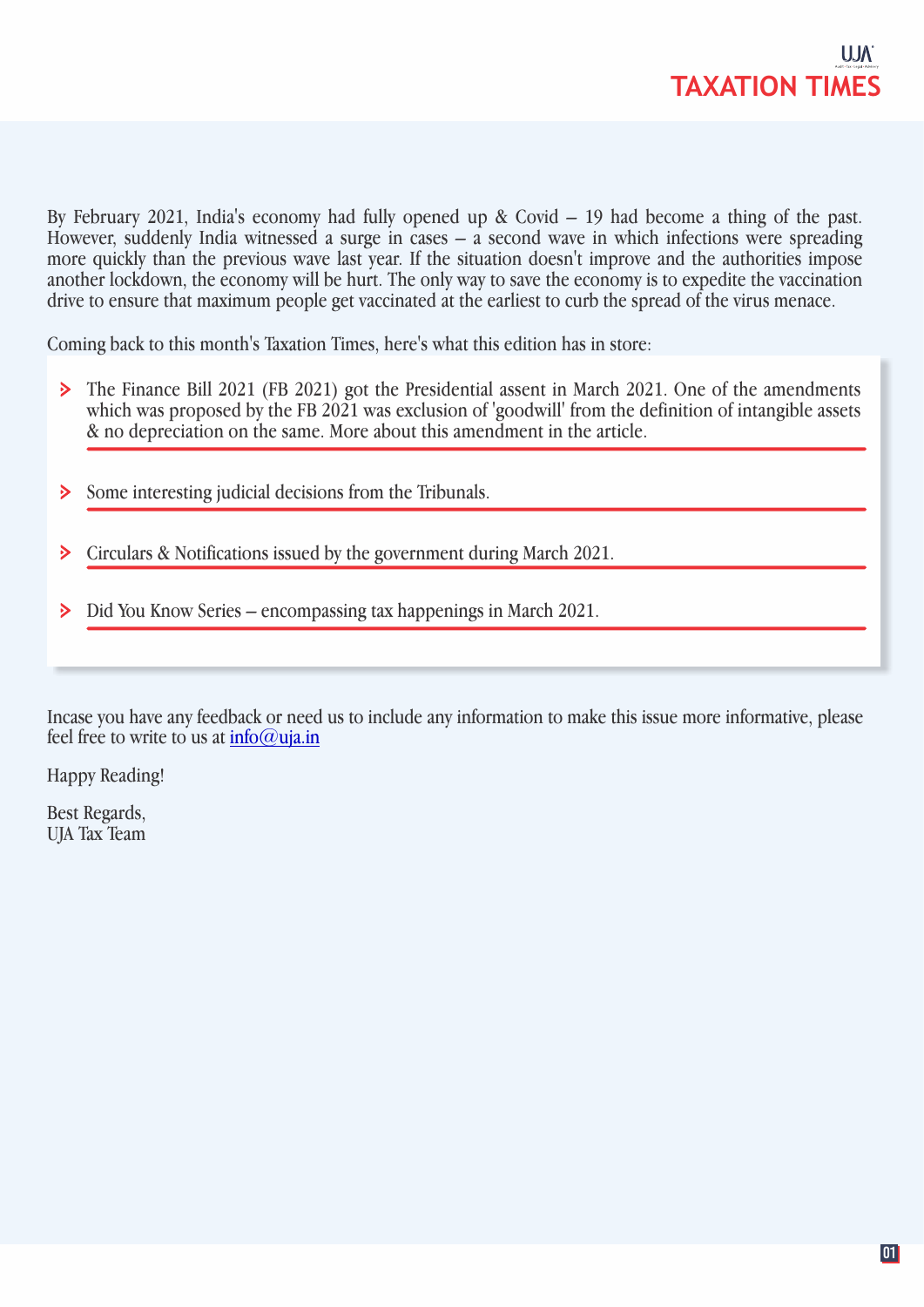

# **Will Mergers & Acquisitions become tax – expensive?**

Depreciation of goodwill has always been a contentious issue between taxpayers & the department.

Clause (11) of s. 2 of the Income Tax Act 1961 ('ITA') defines 'block of assets' to mean a group of assets falling within a class of assets comprising of *Tangible assets, being buildings, machinery, plant or furniture* and *Intangible assets, being know – how, patents, copyrights, trade – marks, licenses, franchises or any other businesses or commercial rights* 

s. 32(1) of the ITA provides for deduction on account of depreciation on *tangible assets (building, machinery, plant & furniture) and intangible assets (know – how, patents, copyrights, trademarks, licenses, franchises or any other business or commercial rights of similar nature) acquired on or after* 1<sup>st</sup> April 1998.

Thus, ITA does not specifically include 'goodwill' within the definition of s. 2(11) or even s. 32.

The question as to whether goodwill of a business is an asset within the meaning of s. 32 of the ITA & depreciation on goodwill should be allowed came up before the **Hon'ble Supreme Court** in the case of **Smiff Securities Limited [(2012) 348 ITR 302 (SC)]** wherein it was held that *goodwill acquired on amalgamation (being difference between the net book value of assets & consideration paid) was a capital right which fell within the expression 'any other business or commercial right of a similar nature' and hence eligible for depreciation while computing business income.* Thereafter, the **Apex Court** in the case of **PCIT V/s Zydus Wellness Ltd. (2020)** has dismissed the Special Leave Petition (SLP) *against the order of the High Court which upheld the decision of the Tribunal allowing the taxpayers claim for depreciation of goodwill.* 

Thus, the Supreme Court has regarded goodwill as a commercial/business right eligible for depreciation under s.  $32(1)(ii)$ . Infact, the decision of the Apex Court in the case of Smiff Securities has been widely relied on Courts & Tribunals around the country to decide identical issues. However, this is still a matter of litigation before various courts.

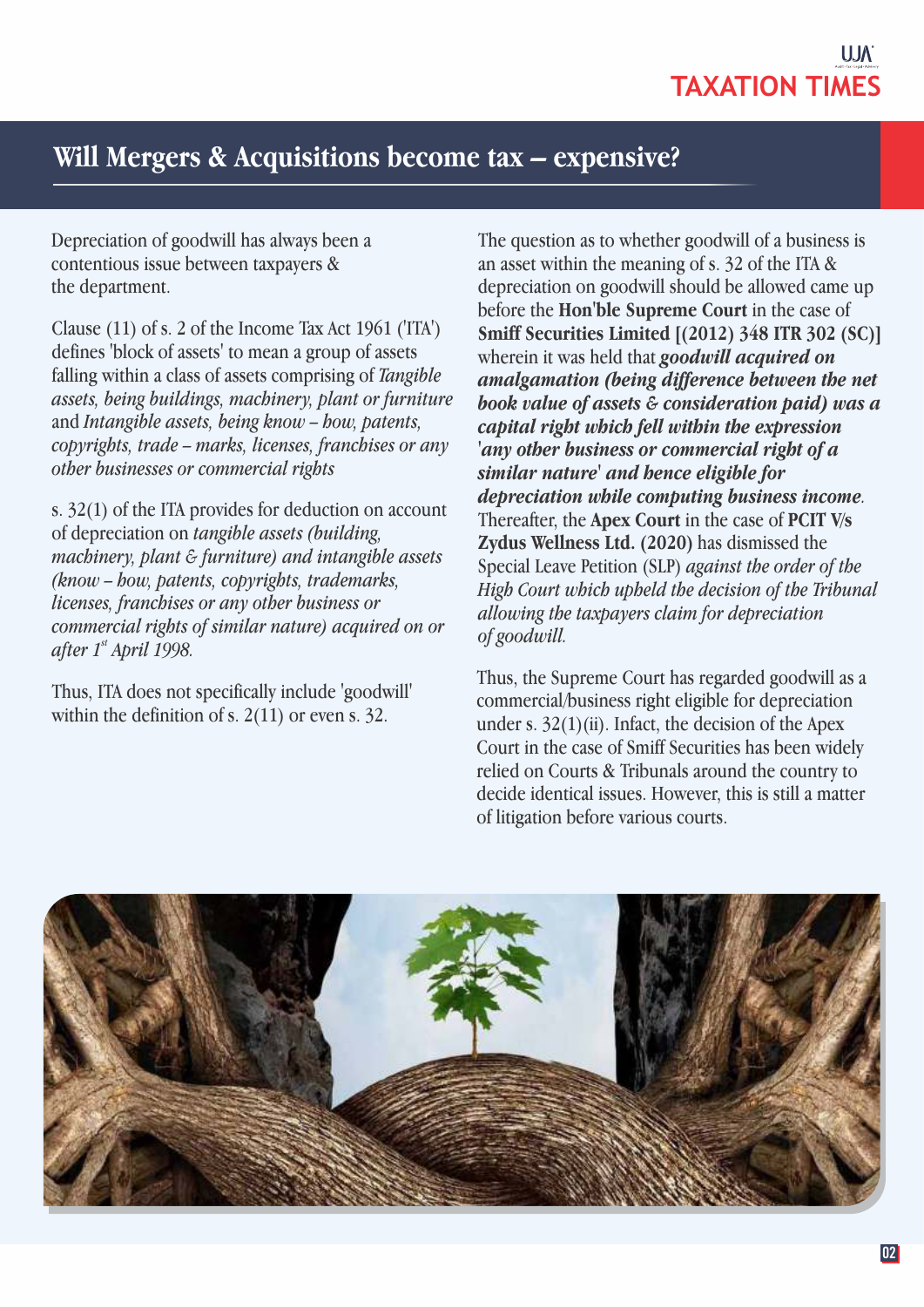The recent amendment by the Finance Bill 2021 to prohibit depreciation on goodwill has put the above controversy to rest. Below are the highlights of the amendment made:

# EXERC<sub>Amendment by Finance Bill 2021</sub>

S. 2(11) provides that 'block of assets' shall not include the 'goodwill of a business or profession'.

S. 32(1)(iii) shall be amended to provide that 'goodwill of a business or profession' shall not be eligible for depreciation.

Explanation 3 to s. 32(1) defines 'asset'. However, it has been proposed that 'goodwill of a business or profession' shall not be treated as an 'intangible asset' for purpose of s. 32(1).

**"**

The aforementioned amendments make it explicitly clear that 'goodwill' cannot be regarded as an 'asset' or cannot fall within the definition of 'block of assets' for the purpose of depreciation under s. 32(1).

Additionally, the following sections are also proposed to be amended:

- A new provison is proposed to be inserted into s. 50(2) that the CBDT may prescribe a manner to compute written Down Value ('WDV**'**) of an asset & short term capital gain (if any) if goodwill is forming part of the block of assets and depreciation has been claimed on it.
- Consequential amendments are also proposed to be made to s. 55 which provide meaning of various terms including 'cost of acquisition' for the purpose of computation of capital gains.

The Bill which was introduced in 2021 did not amend s. 43(1) which defines WDV of block of assets. Consequently, the Finance Bill as passed by the Lok Sabha made the following amendments:

# **Definition of Witten Down Value ('WDV')**

The definition of WDV under s.  $43(6)(c)(ii)$  of the ITA has been amended. WDV in the case of block of assets would now be further reduced by the actual cost of goodwill failing within the block as follows:

In respect of FY 2020 – 21, relevant to AY 2021 – 22, where goodwill of a business or profession was part of block of assets on which depreciation was claimed by the taxpayer in FY 2019 – 2020, the amount of deprecation reduced by the actual cost of goodwill would be decreased by:

- a. Actual amount of depreciation on such goodwill allowed before AY 1988 – 89
- **b.** Amount of depreciation allowable to the taxpayer on such goodwill from AY 1988 – 89 onwards as if goodwill was the only asset in the relevant block.

The amount of reduction cannot exceed the WDV of the block of assets.

# **Rationale for making the amendment explained by the Memorandum**

The term 'intangible asset' has been defined in s. 2(11) and Explanation 3 to s. 32 of the ITA. After the aforesaid amendments become effective, intangible assets will be defined as *intangible assets being know – how, patents, copyrights, trade – marks, licenses, franchises or any other business or commercial rights of similar nature not being goodwill of a business or profession.*

The rationale behind exclusion of goodwill from the ambit of intangible assets is that *actual calculation of depreciation of goodwill is required to be carried out as per provisions of the Income Tax Act 1961. Once the relevant provisions are applicable, in some situations (like business re-organization) there could be no depreciation on account of actual cost being zero. It is further stated that goodwill, in general, is not a depreciable asset & it depends upon how the business runs, goodwill may see appreciation and in the alternative no depreciation to its value. Hence,*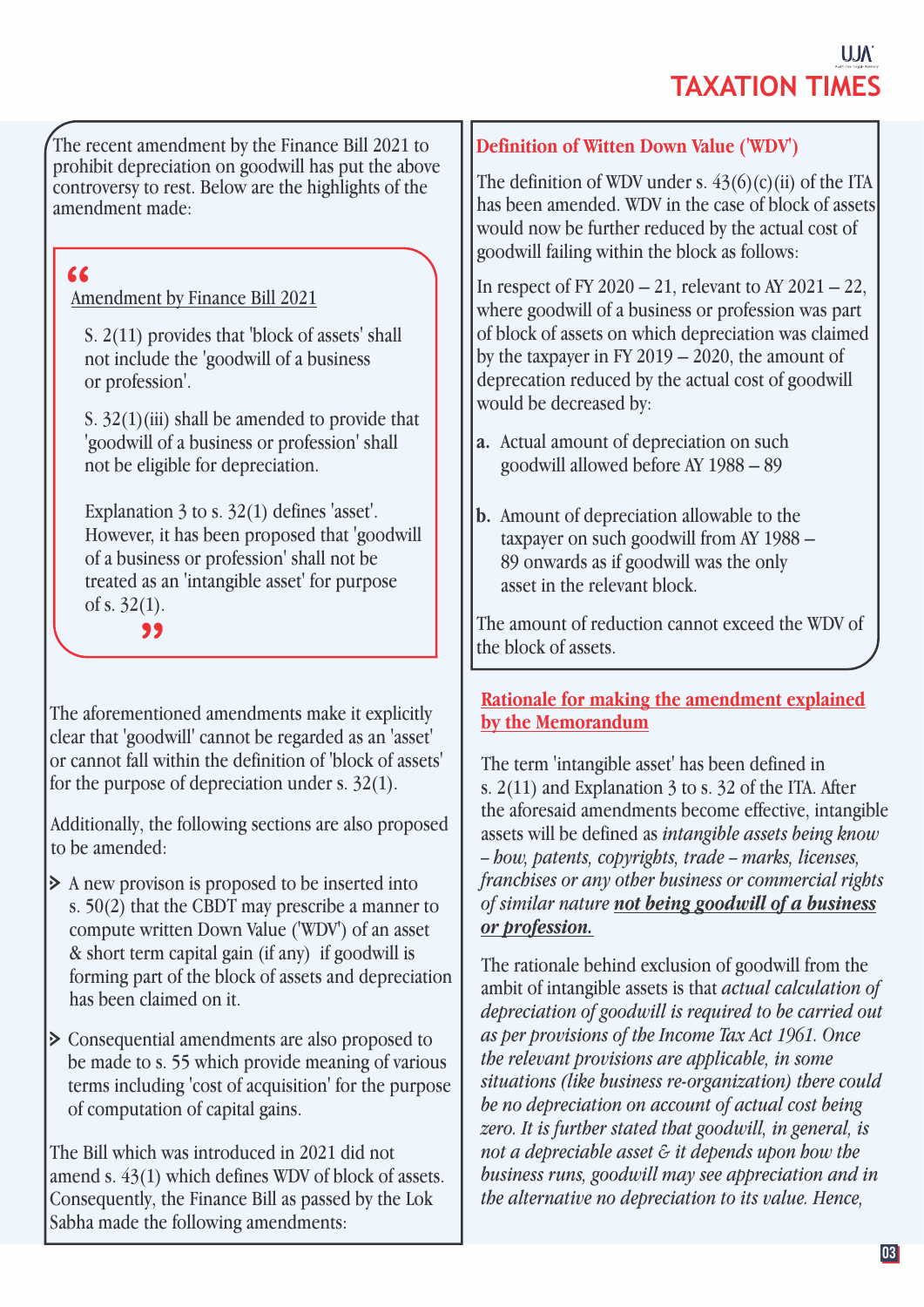*for the said reasons there is no justification of depreciation in the manner there is a need to provide for depreciation incase of other intangible assets or plant & machinery.*

# **Points to Ponder –**

- 1. The decision of the Apex Court in the case of Smiffs Securities Limited was delivered in the year 2012. More than 8 years after the pronouncement, the Government has decided to overturn it. Several organizations have taken the benefit of the depreciation on goodwill arising out of amalgamation or a business re - organization. An example of this would be Hindustan Unilever's acquisition of Horlicks in December 2018 from GlaxoSmithKline PLC, which had claimed high goodwill as depreciation and will now be impacted by this amendment as, tax experts said, goodwill claims are still pending of the previous years. Unilever had expected around 1.3 billion euros of the goodwill to be deductible for tax purposes from the Horlicks deal<sup>1</sup>
- As per the memorandum, the said amendments **2.**  will take effect from  $1<sup>st</sup>$  April 2021 and will be effective AY  $2020 - 2021$  onwards. Since this is a substantive amendment, it would not be possible to deny taxpayers benefits of depreciation accruing for the previous years.
- 3. The newly proposed amendment will open up new avenues for litigation. What constitutes 'goodwill' and what doesn't, would be possible be a matter of debate. The economy of M&A transactions would be altered a great deal in the future especially where intangible assets form a substantial chunk of the transaction.
- The effects of the amendment are two fold on big **4.**  ticket mergers and acquisitions – it would greatly bring down the negotiating power of the seller & also substantially increase the tax outflow as in the hands of the acquirer company considering that no benefit of depreciation shall be available.

# **Conclusion**

How businesses deal with this amendment as well as the impact on large value mergers & acquisitions would be seen in the long run. The rationale of the Government that the value of goodwill appreciates in the long run & therefore depreciation claim on this cannot be allowed holds valid. However, there are instances like Jet Airways India Ltd. which went into bankruptcy as well as Nokia (the number one mobile company during  $2005 - 2010$ ) which also highlight cases of goodwill losing its value. Under such situations, what could be the Government's stand – time to wait & watch.

https://www.business-standard.com/budget/article/m-a-costs-to-go-up-after-**1**  budget-2021-axes-tax-depreciation-on-goodwill-121020300252\_1.html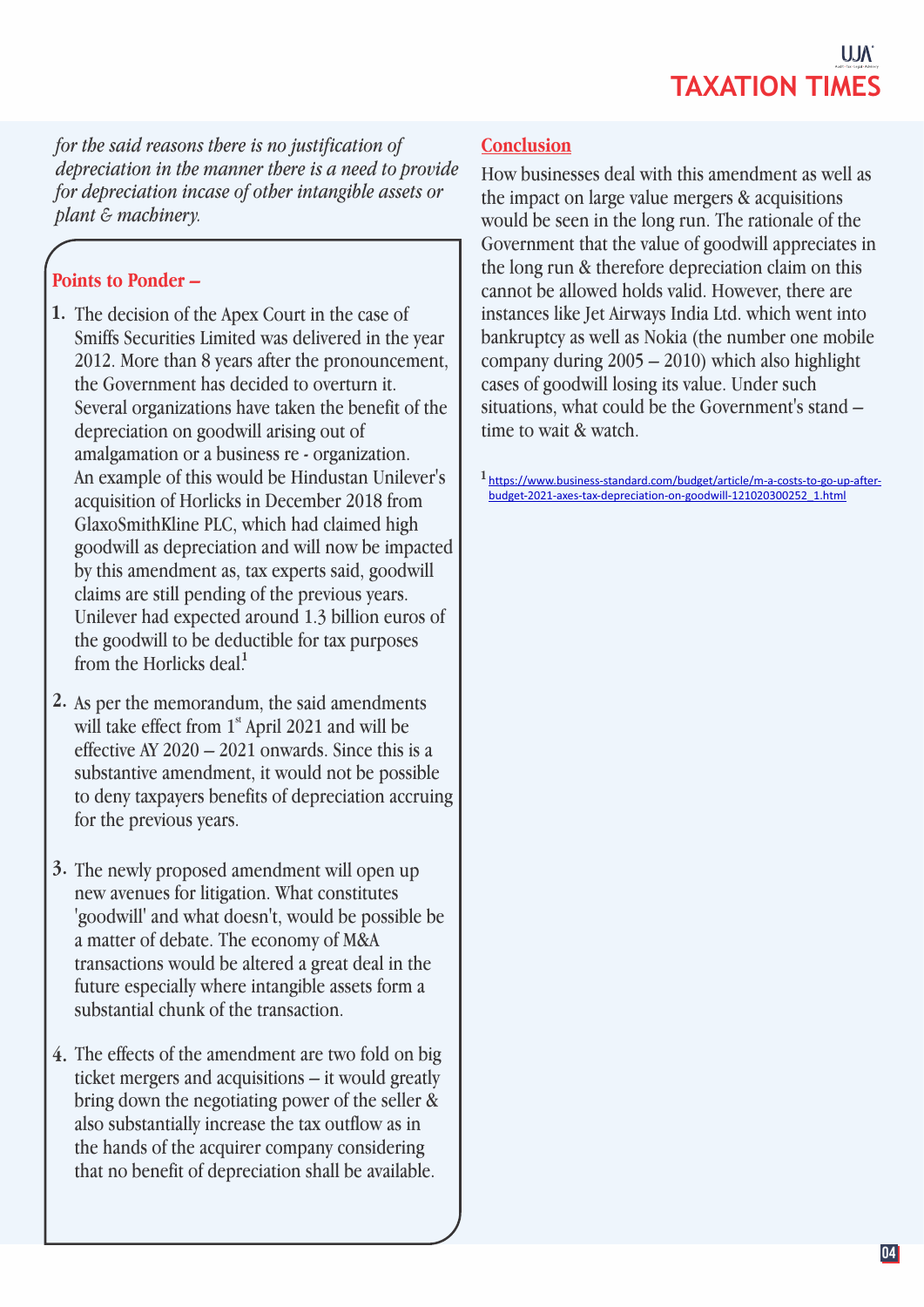# **Case Laws**

**"** Interest paid by the taxpayer on borrowed loan from bank of a commercial building project & further bank of a commercial building project & further borrowed amount to repay the earlier loan is allowed as a deduction under s. 24(b) of the Income Tax Act 1961.<sup>99</sup>

# **Facts:**

The taxpayer<sup>2</sup> is engaged in the business of construction, development of real estate projects and renting of commercial buildings. In the return of income filed, the taxpayer had declared 'income under the head house property' & claimed deduction in respect of interest paid on capital borrowed for the purpose of construction of the property. The breakup of the interest paid is as under:

| Pre – Construction Interest               | 19,52,752 |
|-------------------------------------------|-----------|
| Interest on term loan during $FY$ 10 - 11 | 20,19,618 |
| Interest on unsecured loan for FY 10 - 11 | 30,22,041 |

The taxpayer borrowed money from Corporation Bank for the purpose of construction and letting of commercial property. Later, in order to repay the loan from Corporation Bank, the taxpayer borrowed monies from Mrs. Kaveri Bai. The interest on unsecured loan of INR 30,22,041/- claimed in the return of income was paid to Mrs. Kaveri Bai. The Ld. Assessing Officer disallowed the entire claim of interest under s. 24(b) of the Income Tax Act ('ITA').

On further appeal, the Hon'ble Commissioner of Income Tax Appeals ('CIT(A)') allowed the interest payment made to Corporation Bank but denied the claim of the taxpayer in respect of interest payment to Mrs. Kaveri Bai.

The taxpayer has preferred an appeal before the Hon'ble Income Tax Appellate Tribunal ('ITAT').

## **Issues under Consideration:**

When the taxpayer takes a sum to repay an earlier loan taken for construction of house property, interest paid on such loan was also deductible in computing deduction under s. 24(b) of the ITA?

# **Decision:**

- 1. The Ld. Counsel for the taxpayer placed reliance on the CBDT Circular No. 28 dtd.  $20<sup>th</sup>$  August 1969 issued in context of s.  $24(1)(vi)$  as existed prior to  $1<sup>st</sup>$  April 2002 & holds good even under the present s. 24(b) as the nature of deduction while computing income from house property remains the same under both provisions viz. deduction on account of interest paid for constructing or acquiring the said property. He further emphasized that s. 24(b) is applicable to all properties whether commercial or residential or any other property. The Counsel further submitted that the provisos to s. 24(b) applies to a particular category of case filling within s. 23(2) viz. property being the house for residence. It does not in anyway affect deduction of interest for construction of commercial or any other property.
- 2. The Ld. CIT(A) while passing his order had stated that the Circular on which the taxpayer has placed reliance is misplaced as the provisions of s. 24 have undergone change w.e.f 1.04.2002.

Earlier the provisions of s.  $24(1)(vi)$  were applicable to all kinds of property, however w.e.f 1.04.2002 there is a specific proviso in the section which restricts such benefit of interest paid on new loan only to the property covered by section 23(2) of the Act. The Ld. DR for the taxpayer relied on the order of the CIT(A).

3. The Hon'ble ITAT emphasized on the provisions of s.  $24(b)$  and the erstwhile s.  $24(1)(vi)$  of the ITA. Also, CBDT Circular No. 28 dtd. 20.08.1969 was brought on record. The said Circular explained that when a loan is taken to repay the loan taken for construction of a property interest paid on such

<sup>&</sup>lt;sup>2</sup>Indraprastha Shelters (P) Ltd V/s Dy. Commissioner of Income Tax [2021] 124 taxmann.com 569 (Bangalore – Trib)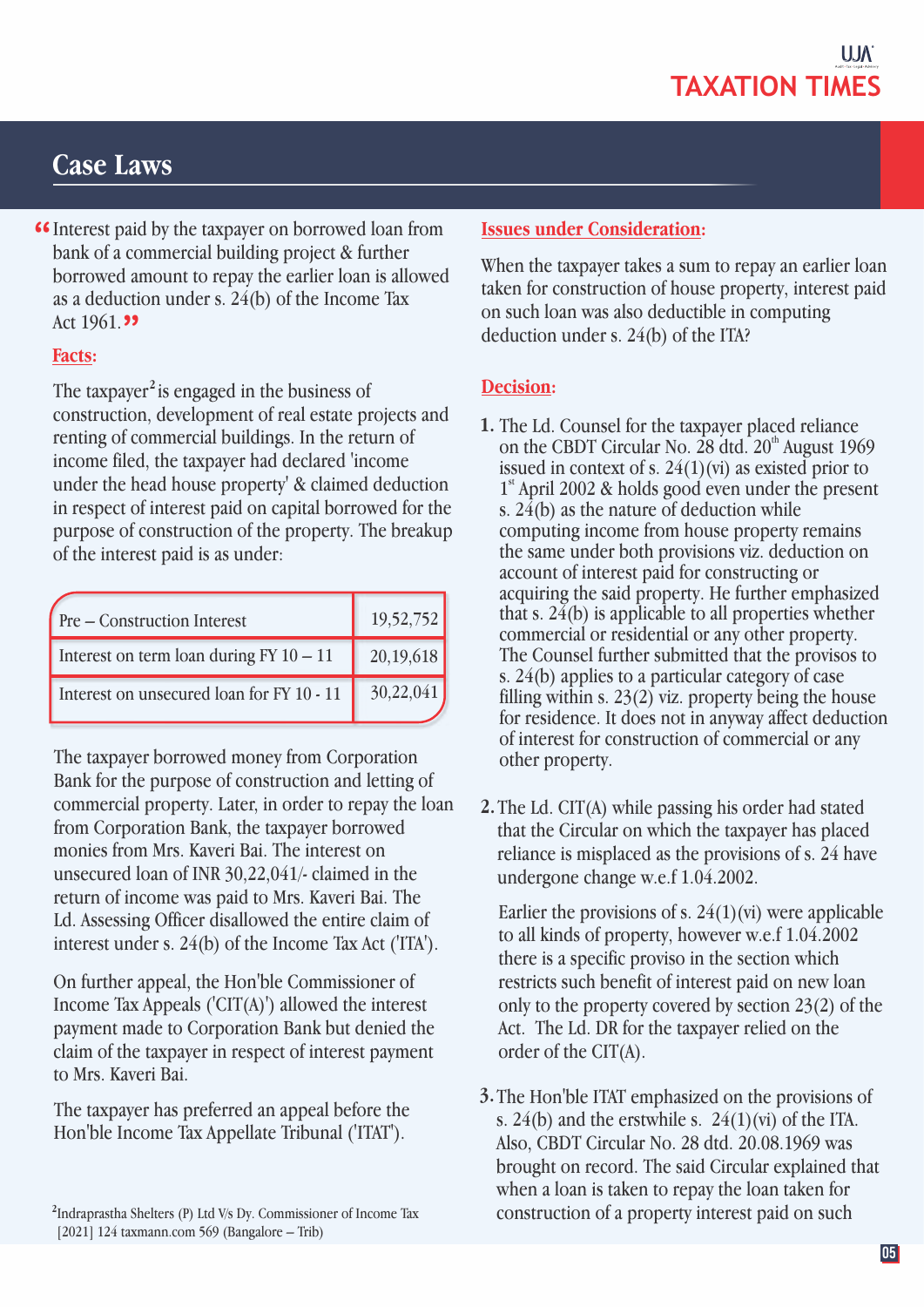loan is also deductible in computing under the head income from house property. The CIT(A) held that this circular is not applicable because the same was issued when erstwhile sec. 24(1)(*vi*) of the Act was in force and that by the Finance Act, 2001 *w.e.f*. 1-4-2002 Sec. 24 of the Act was reframed. It is not correct on the part of the CIT(A) to conclude that the aforesaid circular is not applicable as it was issued under the erstwhile provisions of sec. 24 as it stood prior to 1-4-2002. The new provisions of sec. 24 are also on the same lines with regard to the scheme of determination of income under the head income from house property and in particular with regard to allowability as deduction of interest paid on loans borrowed for the purpose of constructing the property. Therefore one of the reason given by the CIT(A) for not allowing the claim of the taxpayer is therefore unsustainable.

- With regard to the other reason given by the **4.**  revenue authorities for denying deduction of interest paid to Mrs. Kaveri bai is by applying the 3rd proviso to sec. 24(*b*) of the Act. On perusal of the provisions of section  $24(b)$ , it is clear that the deduction is allowed on account of interest paid on any borrowed capital which is used for the purpose of acquiring, constructing, repairing, renewing or reconstructing property. The expression used in sec. 24(*b*) is 'property' and not residential or commercial property. Therefore, irrespective of the nature of the property whether it is residential or commercial, deduction has to be allowed under section 24(*b*) of the Act. As far as the 3rd proviso to section 24(*b*) of the Act is concerned, all the provisos to sec. 24(*b*) of the Act deal with property referred to in section 23(2) of the Act which refers to a residential property. The proviso only carves out an exception to section 24(*b*) of the Act, in so far as it relates to property used for residential purposes and does not deal with or curtail the right of a taxpayer to get deduction on interest paid on loans borrowed for the purpose of constructing commercial property.
- **5.** Accordingly, the action of the taxpayer to claim a deduction of interest in respect of loan borrowed to repay an earlier loan in respect of commercial house property is allowable under s. 24b.

**46** The taxpayer<sup>3</sup> can claim exemption under s.  $54F$  of the  $T_A$  when he has invested the sale consideration on ITA when he has invested the sale consideration on transfer of capital asset in purchasing a new residential house property in the name of his married widow daughter.<sup>99</sup>

# **Facts**

The taxpayer & his family members (his wife, son & widowed daughter) are the sole owners of a property which was sold. The capital gain arising from the sale of the said property was declared in their individual names using their PAN. The other family members did not have any other sources of income. The taxpayer invested the sale consideration received on sale of capital asset in purchase of a residential house property in the name of his married widow daughter who along with her children was staying with the taxpayer.

The AO denied the claim of deduction. The Ld. CIT(A) also upheld the order of the Ld. AO.

Aggrieved, the taxpayer has preferred an appeal before the Hon'ble ITAT.

# **Issue for Consideration**

Can the taxpayer claim deduction under s. 54F in respect of capital gains arising on transfer of capital asset in name of widow married daughter?

## **Decision**

1. The Authorised representative for the taxpayer submitted that the taxpayer, his wife, son & daughter are legal heirs to the property which was transferred. The said property was acquired by way of Partition Deed dtd. 23<sup>rd</sup> November 1971. The capital gain was declared in the individual name using their PAN's. The taxpayer invested the sale consideration received on sale of the said property in the name of his married widow daughter and claimed exemption under s. 54F of the ITA. She along with her children were staying with the taxpayer & have no independent source of income. The taxpayer had not made the investment in the name of an unknown person. Admittedly, in this

Krishnappa Jayaramiah V/s ITO, Ward 6(3)(4), Bang [2021] 125 **3** taxmann.com 110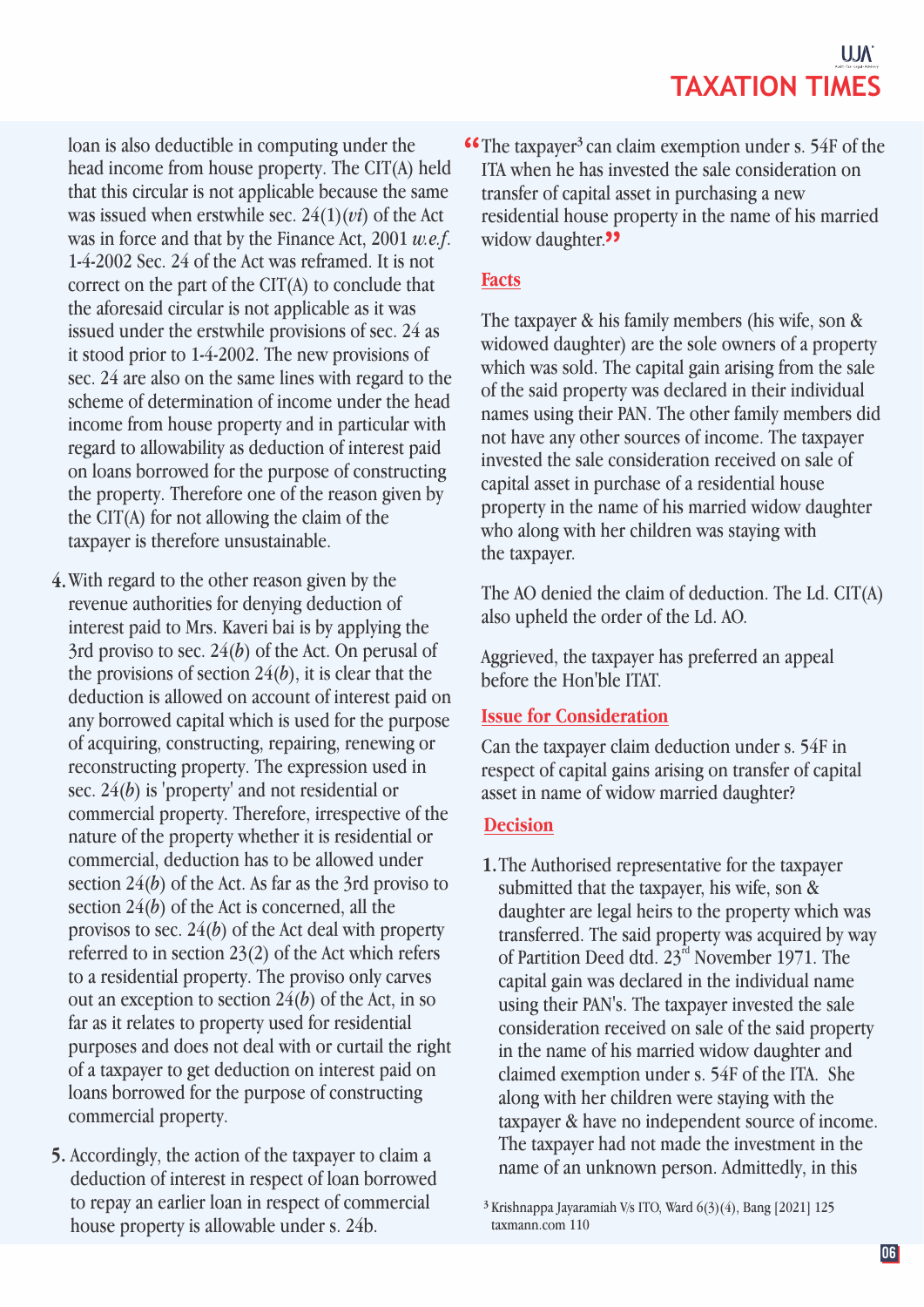# **TAXATION TIMES**

case the purchase consideration for the new house was out of sale consideration of the property sold. There is a direct nexus between the sale consideration received & utilised investing in residential house property in name of married widow daughter. Attention was drawn to various judicial precedents to support the claim of the taxpayer.

- 2. The Ld. DR submitted that the taxpayer sold the property & invested the capital gain in his married widow daughters name & claimed exemption under s.54F which is not permitted. According to the Ld. DR the taxpayer should make the investment in his own name in order to claim exemption under s. 54F of the ITA. According to then Ld. DR, the ITA needs to be given a legal interpretation & not liberal interpretation
- **3.** The Hon'ble ITAT heard arguments of both sides & placed on record provisions of s. 54F of the ITA. Further, it stated that if the word 'assessee' used in the ITA is to be given liberal interpretation, it would tantamount to giving a free hand to the assessee & it's legal heirs, it shall curtail the revenue of the Government which the law does not permit. Also, in the instant case, there is a direct nexus between the sale consideration received and utilised investing in residential house in the name of his married widow daughter. It is to be noted that purposive consideration is to be preferred against literal consideration, more so when even in calling literal consideration, there is nothing s. 54F of the ITA to show that the house should be purchased in the name of the assessee only. As a matter of fact, s. 54F of the ITA doew not require that the new residential house property should be purchased in the name of the assessee, it merely states that the assessee should have purchased/ constructed a 'residential house.'
- The Hon'ble ITAT relied on the decision of CIT V/s **4.**  Natrajan<sup>4</sup> wherein it was held that s. 54F shall be available even when the assessee had purchased the house property in the name of his wife. Similarly, in the case of Late Gulam Ali Khan V/s CIT<sup>5</sup> the court observed that the object of granting

exemption u/s. 54F of the Act, is that a person who sells a residential house to purchase another convenient house must be given exemption so far as capital gains are concerned. As long as the sale of the house and purchase of another house are part of the same scheme, the lapse of sometime between the sale and purchase makes no difference. The word "assessee" must be given a wide and liberal interpretation so as to include his legal heirs also. There is no warrant for giving too strict an interpretation to the word "assessee" as that would frustrate the object of granting the exemption.

**5.** In the instant case, the taxpayers married widow daughter is having no independent source of income & is fully dependent on the taxpayer. Being so, in our opinion, the statute should be construed liberally; since the provisions permit economic growth has to be interpreted liberally, restriction on it to has to be construed so as to advance the objective of the provisions not to frustrate it. Accordingly, we are of the opinion that the claim of taxpayer under s. 54F is to be allowed.

*CIT* v. *Natarajan* [(2007) 287 ITR 271 (Mad.)] **<sup>4</sup>** *Late Gulam Ali Khan* v. *CIT* [165 ITR 228 (AP)] **5**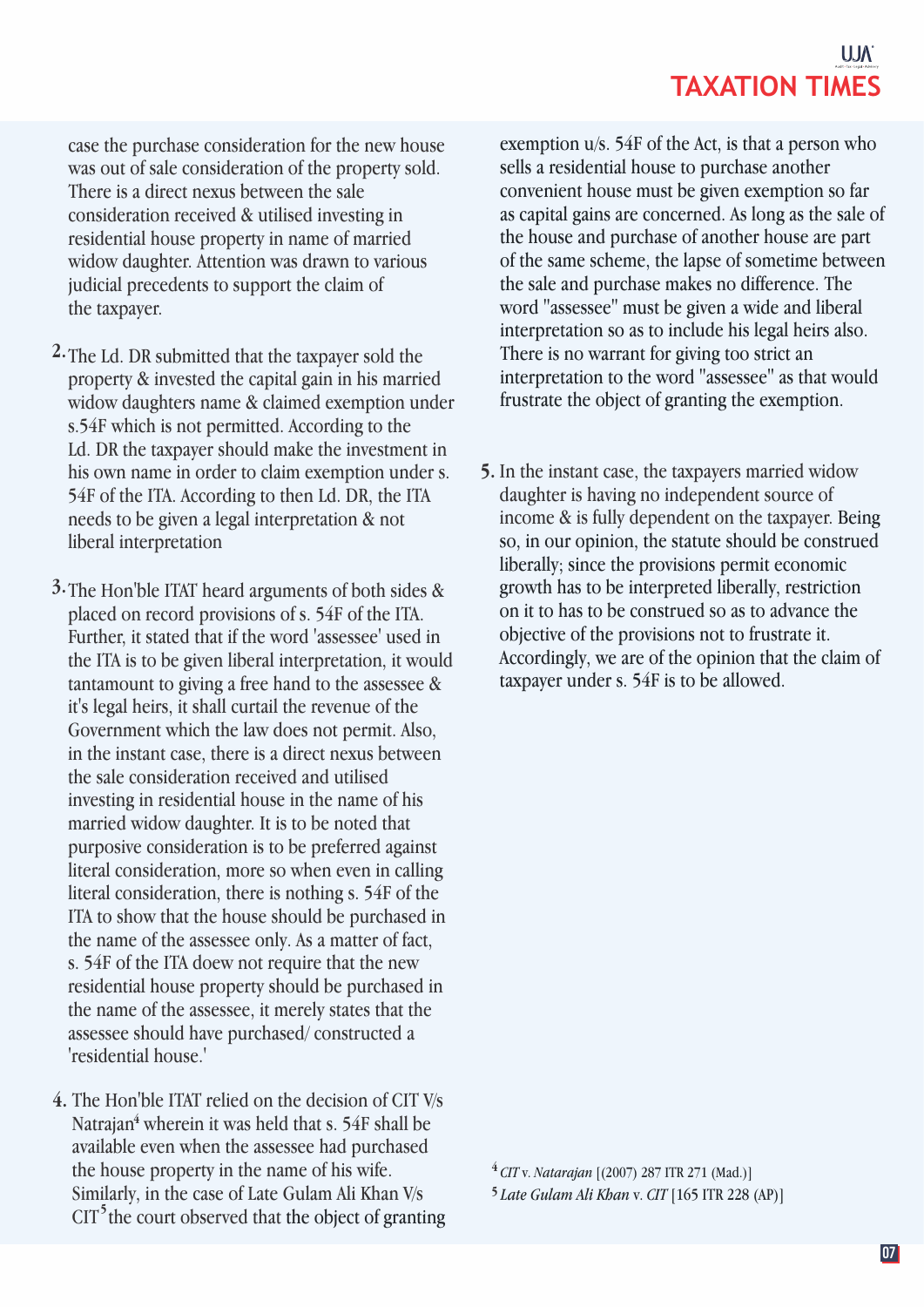

# **Did You Know?**

## "Cess and Surcharge not a subject in the domain of Finance Commission"

The government had recently accepted much of the 15th Finance Commission's recommendations in its final report, including giving States a 41 percent share of the divisible pool of taxes and revenue deficit grants of 2.95-lakh crore for 17 States over the next five years (2021-22 to 2025-26). https://www.thehindubusinessline.com/economy/cess-and-surchargenot-a-subject-in-the-domain-of-finance-commission/article33957301.ece

## "Direct Tax mop – upset to exceed revised FY 21 target"

At 8.2-lakh crore, advance tax collection shortfall narrows to 5.5%; transactions yet to be fully reconciled.

https://www.thehindubusinessline.com/economy/advance-tax-collections-at -82-lakh-cr-fy21-mop-up-55-per-cent-short-of-2019-20s/article34085640.ece

## "CAG calls for improved handling of indirect tax cases"

Comptroller and Auditor General (CAG) has recommended a full overhaul of the system of issuing show cause notices in Central Board of Indirect Taxes and Custom (CBIC) including GST regime.

https://www.thehindubusinessline.com/economy/cag-calls-for-improvedhandling-of-indirect-tax-cases/article34152331.ece

# "2020-21: Net tax receipts seen up by Rs 1.2 lakh crore over revised estimate"

Customs collections are seen on target. Since a lot of accounting flexibility is available for the Centre on the GST front due to the floating I-GST account, an estimate of Central GST mop-up at this stage is prone to corrections. Of course, there is no shortfall seen on this account.

https://www.financialexpress.com/economy/2020-21-net-tax-receipts-seenup-by-rs-1-2-lakh-crore-over-revised-estimate/2222321/

## "Centre Hikes Tax-Free PF Interest Threshold to Rs 5 Lakh For Cases of No Employee Contribution"

Finance Minister Nirmala Sitharaman recently raised the limit for tax exemption on interest earned on provident fund contribution by employees to Rs 5 lakh per annum in specified cases as against Rs 2.5 lakh proposed in the Budget.

https://thewire.in/government/provident-fund-tax-free-interest-thresholdlimit-raised

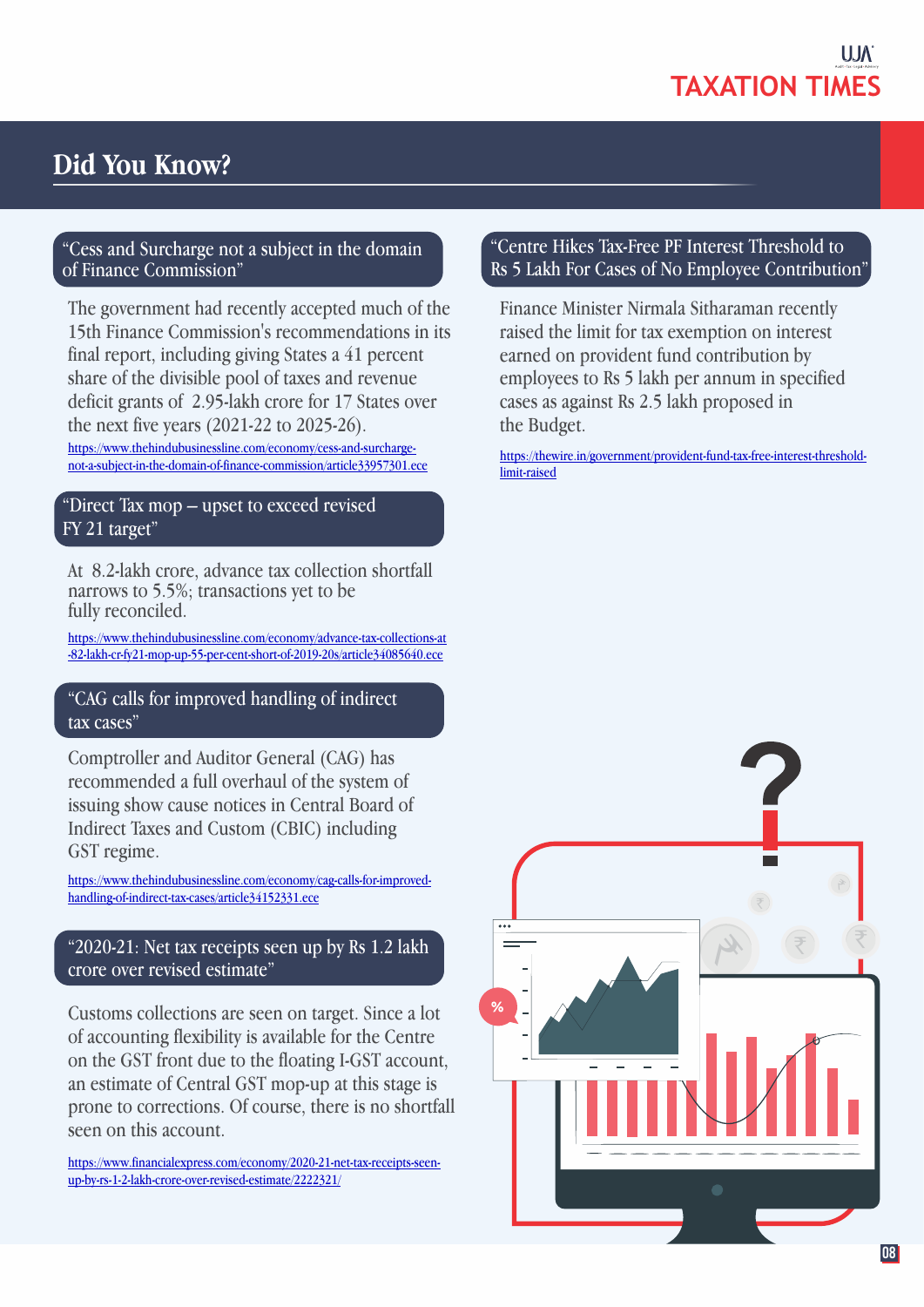

# **Notification & Circulars**

CBDT issues new ITR forms for filing of tax returns

https://www.incometaxindia.gov.in/communications/notification/notification \_21\_2021.pdf

Order under s. 119 of the Income – Tax Act 1961 to keep in abeyance reporting under Clause 30C & clause 44 of the Tax Audit Report upto 31<sup>st</sup> March 2022

https://www.incometaxindia.gov.in/communications/notification/notification \_21\_2021.pdf

Section  $35(1)(ii)/(iii)$  of the Income Tax Act  $1961 -$ Scientific Research Expenditure – Approved Scientific Research Institution

https://www.incometaxindia.gov.in/communications/notification/notification \_12\_2021.pdf

Circular under s. 10 of the Vivad Se Vishwas Act 2020

https://www.incometaxindia.gov.in/communications/circular/circular \_3\_2021.pdf

Insertion of Rule 29BA and Form No. 15E

https://www.incometaxindia.gov.in/communications/notification/notification \_18\_2021.pdf

Residential status of certain individuals under Income Tax Act 1961

https://www.incometaxindia.gov.in/communications/circular/residencycircular-02-of-2021.pdf

Amendment in Form No. 16 and Form No. 24Q, Substitution of Form 12BA

https://www.incometaxindia.gov.in/communications/notification /notification\_15\_2021.pdf